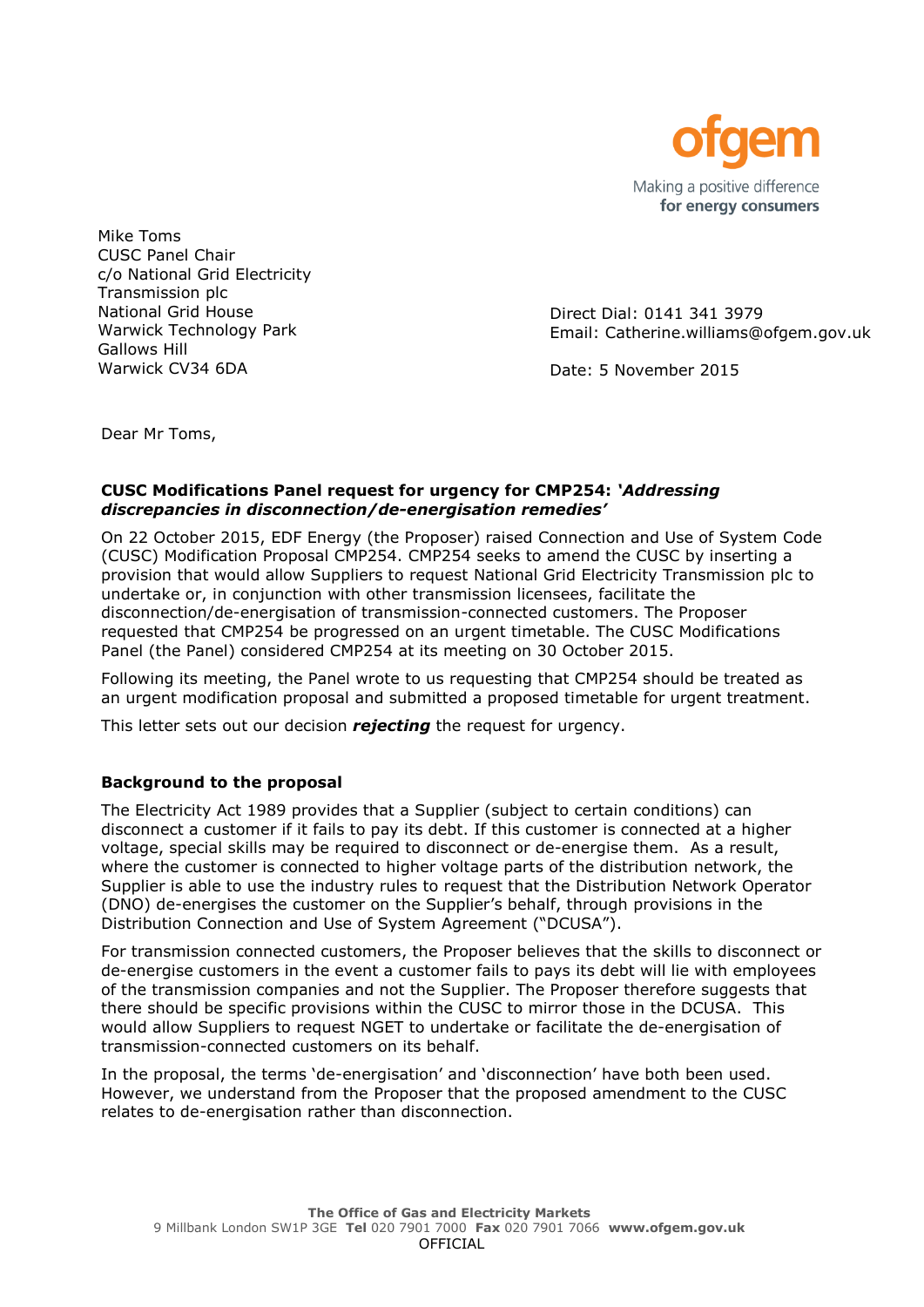## **The proposal**

CMP254 seeks to update the CUSC with a provision to allow Suppliers to request the transmission companies to undertake or facilitate de-energising a customer on their behalf, thereby reflecting similar provisions within the DCUSA for de-energising distributionconnected customers.

The Proposer suggests that, if the lack of a provision is not addressed, Suppliers will be unwilling to supply non-embedded customers or will do so on an advanced-payment, and perhaps premium terms. An increased cost to suppliers could therefore lead to an increased cost to customers due to pass through of risk premium or credit requirements.

EDF Energy requested urgent treatment for the proposal as the lack of a provision within the CUSC, to de-energise non-embedded customers, can lead to significant commercial impacts on suppliers.

### **Panel Discussion**

The Panel discussed the modification, CMP254, at its meeting on the 30<sup>th</sup> October 2015. The unanimous view of the Panel was that CMP254 should be treated as Urgent. The Panel did, however, note that using an urgent process holds an inherent risk of unintended consequences which may arise due to there being insufficient time for all aspects of a Modification Proposal to be considered.

#### **Our Views**

l

In reaching our decision, we have considered the details contained within the proposal, the Proposer's justification for urgency and the views of the Panel. Subsequent to the Panel meeting, we have also had representation from large industrial users regarding the timetable for the proposed modification. We have also assessed the request against the urgency criteria set out in Ofgem's published guidance<sup>1</sup>, in particular whether it is:

### **Linked to an imminent issue or a current issue that if not urgently addressed may cause:**

### **a)** *a significant commercial impact on parties, consumers or other stakeholder(s)*

From a Supplier's point of view, we recognise that there is a need for this issue to be resolved promptly due to the potential commercial impact on them. However, we also agree with the Panel that progressing CMP254 on an urgent timetable could increase the risk of unintended consequences without proper consideration of the modification. In addition, we have concerns about the ability of large users connected to the transmission network to participate fully in the process if CMP254 is progressed on an urgent timetable. As these users are directly impacted by this modification, in our view it is important that these users are given an opportunity to engage appropriately with the modification process.

Since the modification was proposed, large users, who were not represented on the Panel, have expressed their concern over the speed of the timetable and the fact that it may prevent them being involved.

On balance therefore, our view is that the increased risk of unintended consequences associated with an urgent timetable, and the potential lack of engagement of certain key stakeholder groups with the Workgroup phase if this timetable is adopted, outweighs the benefits of proceeding with it. We therefore *reject* the request for urgency.

We do recognise that there could be a commercial impact on multiple CUSC parties and there is a need, from a Supplier's point of view, to reach a decision on this modification

<sup>&</sup>lt;sup>1</sup> Our guidance document can be found here: [https://www.ofgem.gov.uk/ofgem-publications/61726/ofgem](https://www.ofgem.gov.uk/ofgem-publications/61726/ofgem-guidance-code-modification-urgency-criteria.pdf)[guidance-code-modification-urgency-criteria.pdf](https://www.ofgem.gov.uk/ofgem-publications/61726/ofgem-guidance-code-modification-urgency-criteria.pdf)